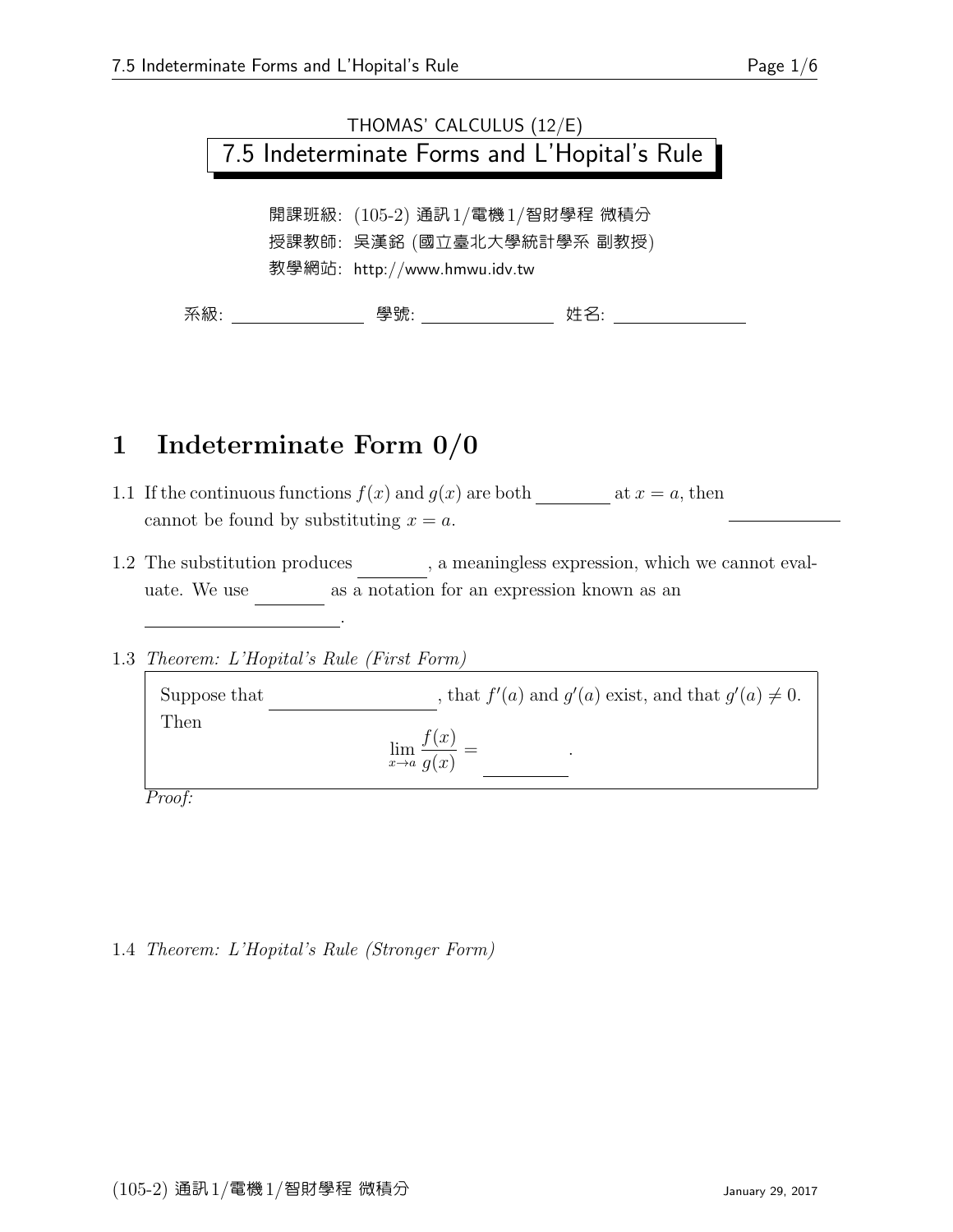Suppose that  $\hfill\label{eq:3}$  , that  $f$  and  $g$  are differentiable on an open interval I containing a, and that  $g'(x) \neq 0$  on I if  $x \neq a$ . Then

,

$$
\lim_{x \to a} \frac{f(x)}{g(x)} =
$$

assuming that the limit on the right side exists.

1.5 Using L'Hopital's Rule

To find 
$$
\lim_{x \to a} \frac{f(x)}{g(x)}
$$
 by L'Hopital's Rule,  
\n(a) continue to differentiate f and g, so long as we still get the form u at  $x = a$ .  
\n(b) But as soon as one or the other of these derivatives is different from u at  $x = a$  we stop differentiating.  
\n(c) L'Hopital's Rule does not apply when either the u on u has a finite u limit.

Ex. 1 . . . . . . . . . . . . . . . . . . . . . . . . . . . . . . . . . . . . . . . . . . . . . . . . . . . . (example1, p397)

(a) 
$$
\lim_{x \to 0} \frac{3x - \sin x}{x} =
$$

(b) 
$$
\lim_{x \to 0} \frac{\sqrt{1+x} - 1}{x} =
$$

(c) 
$$
\lim_{x \to 0} \frac{\sqrt{1+x} - 1 - x/2}{x^2} =
$$

(d) 
$$
\lim_{x \to 0} \frac{x - \sin x}{x^3} =
$$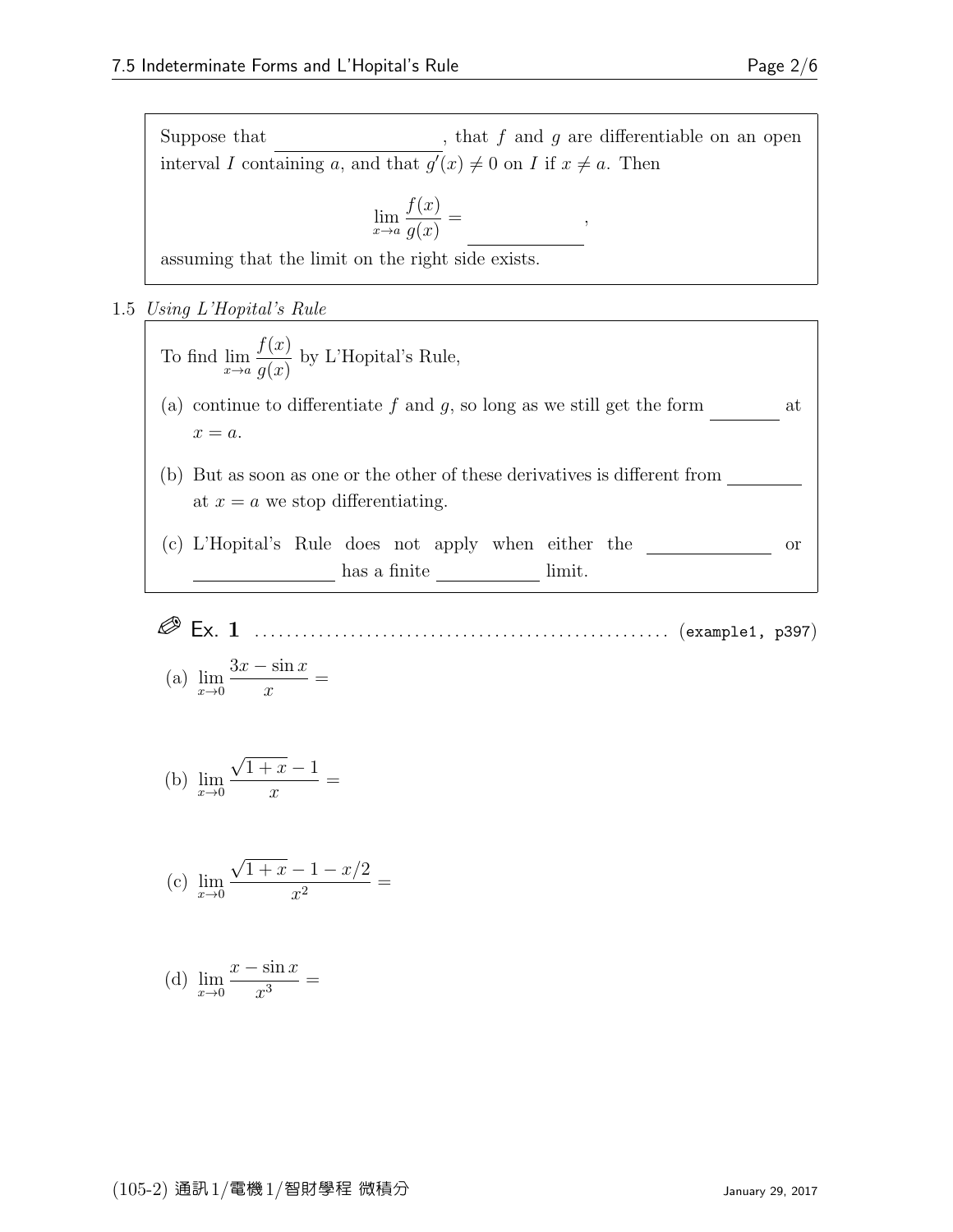Ex. 2 . . . . . . . . . . . . . . . . . . . . . . . . . . . . . . . . . . . . . . . . . . . . . . . . . . . . (example2, p398) Find  $\lim_{x\to 0}$  $1 - \cos x$  $\frac{\cos x}{x + x^2}$ . sol:

 Ex. 3 . . . . . . . . . . . . . . . . . . . . . . . . . . . . . . . . . . . . . . . . . . . . . . . . . . . . (example3, p398) (a)  $\lim_{x\to 0^+}$  $\sin x$  $\frac{1}{x^2} =$ (b)  $\lim_{x\to 0^-}$  $\sin x$  $\frac{1}{x^2} =$ 

### 2 Indeterminate Form  $\infty/\infty, \infty \cdot 0, \infty - \infty$

 $2.1\,$  L'Hopital's Rule applies to the indeterminate form  $\,$   $\,$   $\,$   $\,$   $\,$ 

2.2 If  $\frac{\text{and}}{\text{and}}$  and  $\frac{\text{and}}{\text{and}}$  as  $x \to a$  then

$$
\lim_{x \to a} \frac{f(x)}{g(x)} =
$$

provided the limit on the right exists.

2.3 In the notation  $x \to a$  may be either <u>finite or infinite or infinite or infinite .</u>

2.4 Moreover  $x \to a$  may be replaced by the one-sided limits  $\_\_\_\_\_\_\_$  or  $\_\_\_\_\_\_\_$ .

 Ex. 4 . . . . . . . . . . . . . . . . . . . . . . . . . . . . . . . . . . . . . . . . . . . . . . . . . . . . (example4, p398)  $\sec x$ =

(a) 
$$
\lim_{x \to \pi/2} \frac{\sec x}{1 + \tan x} =
$$

(b) 
$$
\lim_{x \to \infty} \frac{\ln x}{2\sqrt{x}} =
$$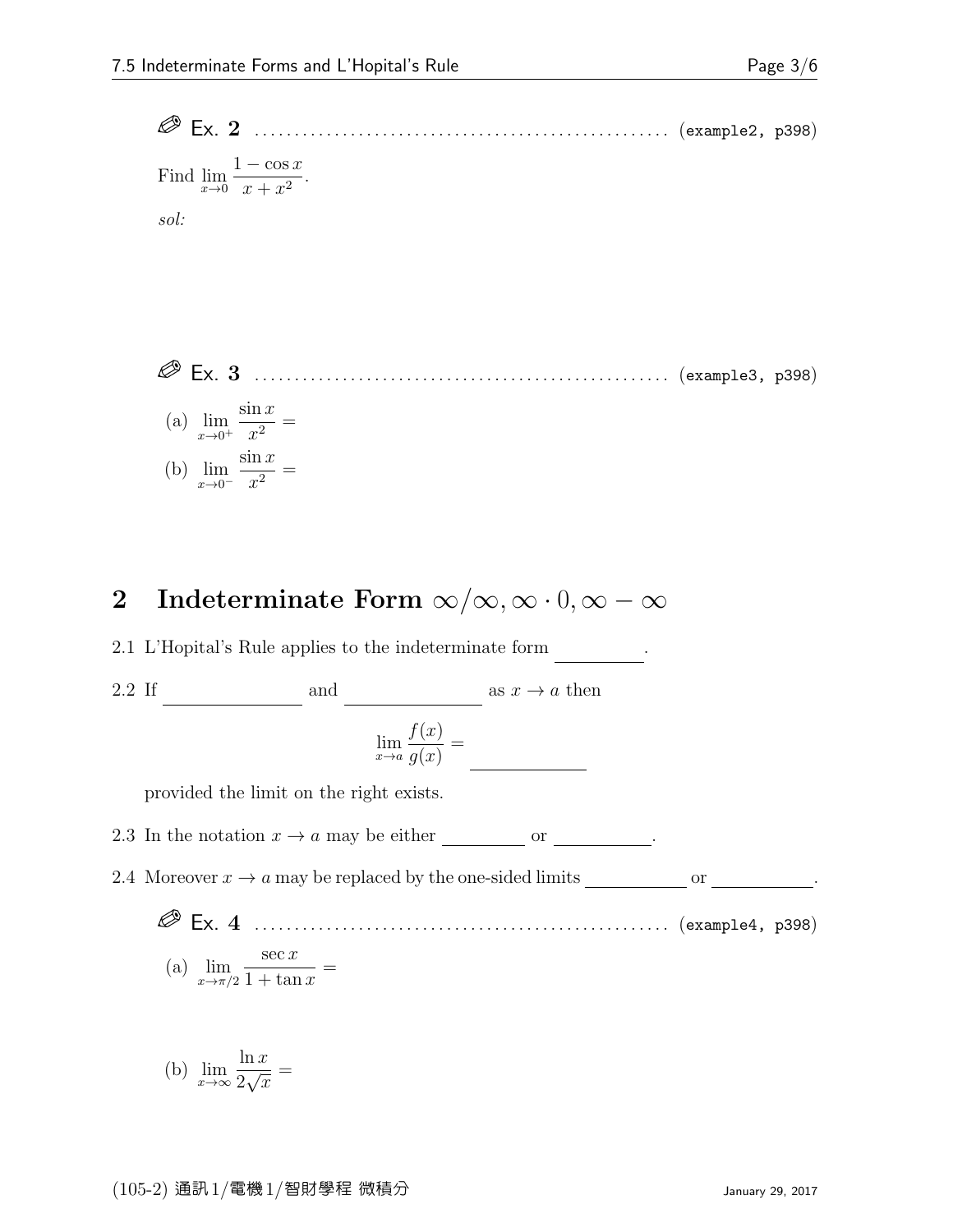$\overline{1}$ 

$$
(c) \ \lim_{x \to \infty} \frac{e^x}{x^2} =
$$

$$
\text{Ex. 5} \quad \ldots \quad \ldots \quad \ldots \quad \ldots \quad \ldots \quad \ldots \quad \ldots \quad \text{(example5, p399)}
$$

(a) Find 
$$
\lim_{x \to \infty} (x \sin \frac{1}{x}).
$$

(b) Find 
$$
\lim_{x \to 0^+} (\sqrt{x} \ln x)
$$
.

sol:



Find 
$$
\lim_{x \to 0} (\frac{1}{\sin x} - \frac{1}{x}).
$$
  
*sol:*

### 3 Indeterminate Powers

3.1 If 
$$
\lim_{x \to a} \ln f(x) = L
$$
, then  $\lim_{x \to a} f(x) =$  Here *a* may be either finite or infinite.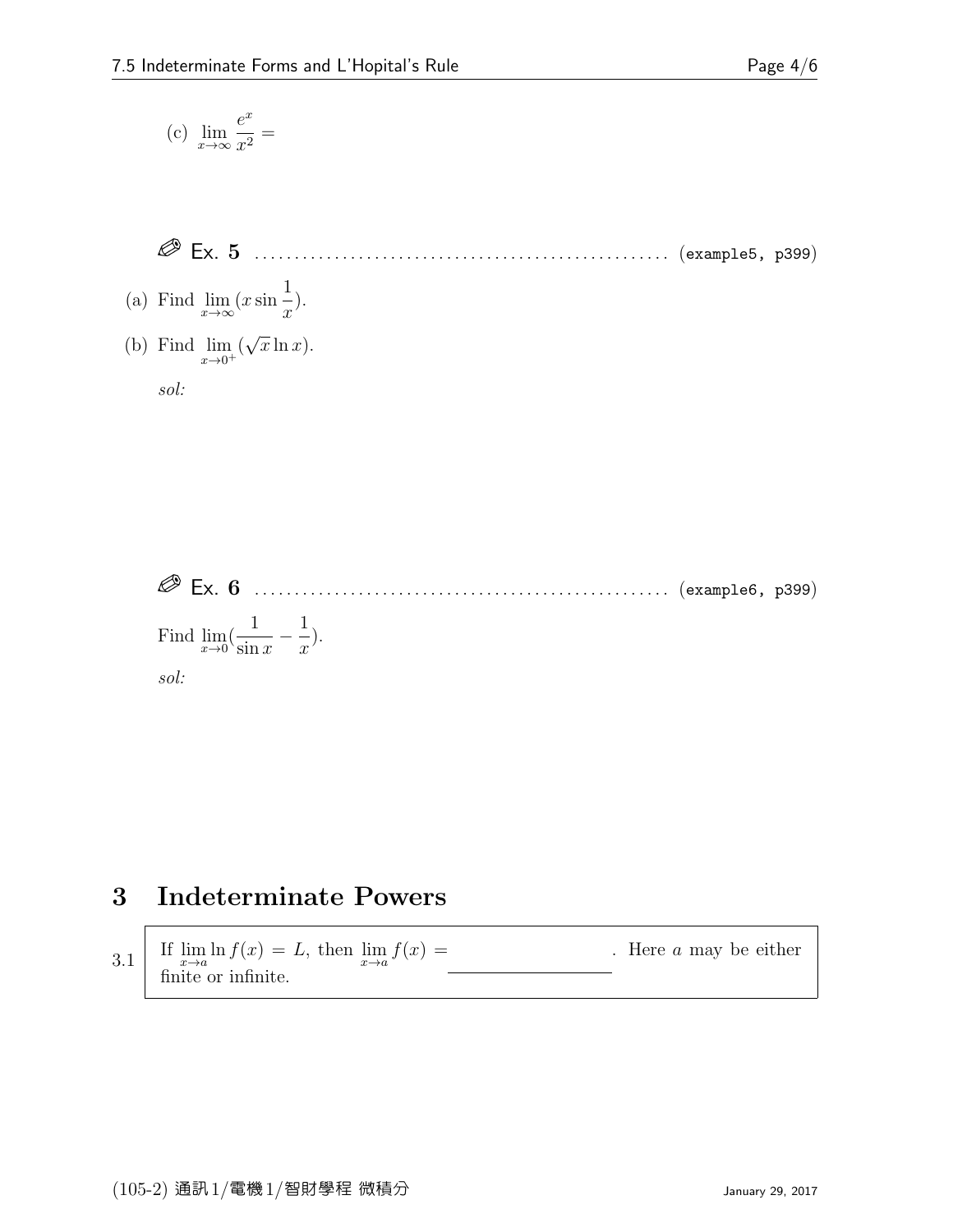#### 3.2 Theorem: Cauchy's Mean Value Theorem

Suppose functions f and g are continuous on  $[a, b]$  and differentiable throughout  $(a, b)$  and also suppose  $g'(x) \neq 0$  throughout  $(a, b)$ . Then there exists a number c in  $(a, b)$  at which  $f'(c)$ 

 $g'(c)$ = f(b) − f(a)

Ex. 7 . . . . . . . . . . . . . . . . . . . . . . . . . . . . . . . . . . . . . . . . . . . . . . . . . . . . (example7, p400)

.

Apply l'Hôpital's Rule to show that  $\lim_{x\to 0^+} (1+x)^{1/x} = e$ 

sol:

| $\oslash$ Ex. 8 |  |  |
|-----------------|--|--|
|                 |  |  |

Find  $\lim_{x\to\infty} x^{1/x}$ .

sol: